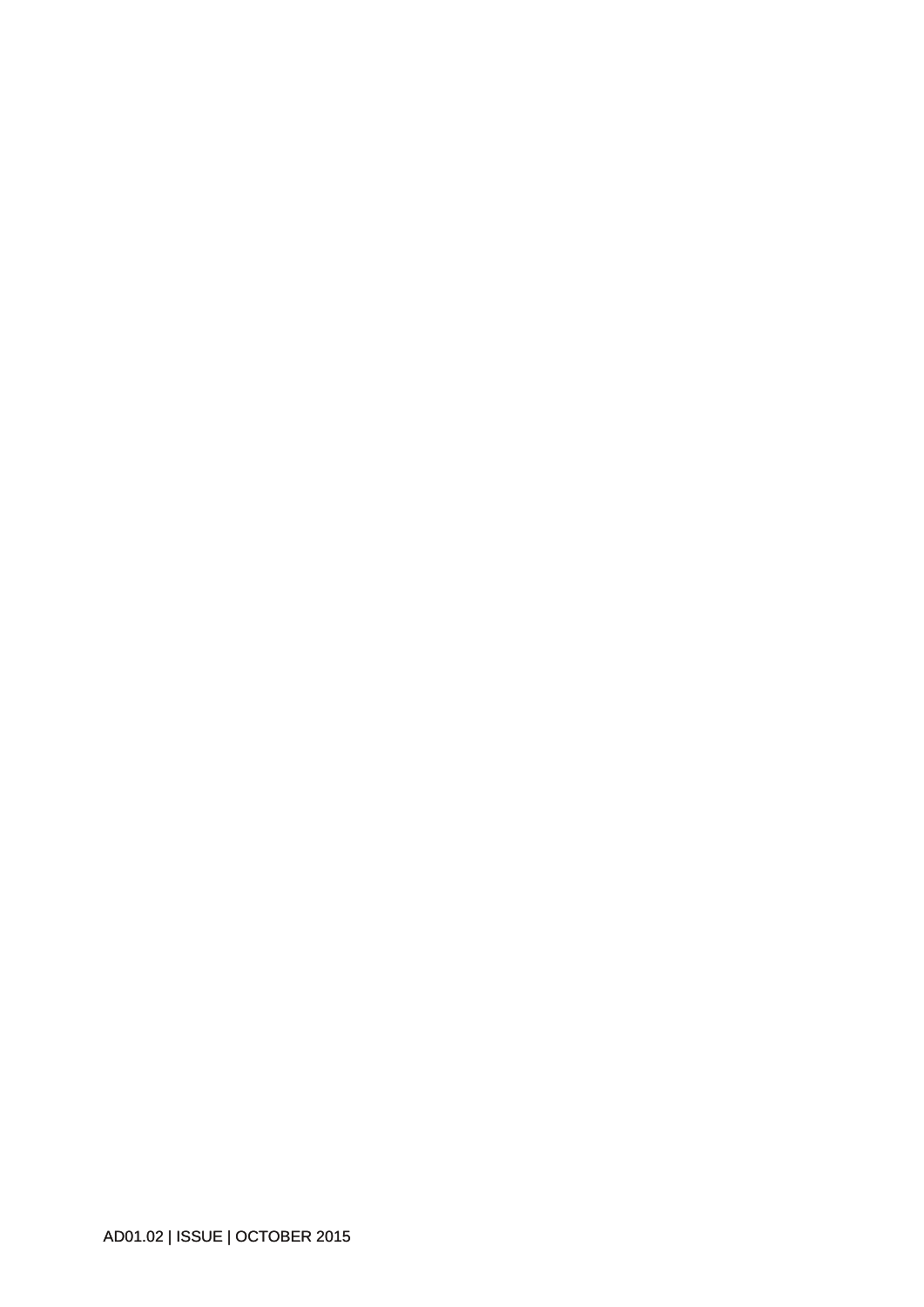# INTRODUCTION

North London Waste Authority (the Applicant) has submitted an Application to the Secretary of State for Energy and Climate Change for a Development Consent Order (DCO) pursuant to Section 37 of the Planning Act 2008 (as amended), and in accordance with the Infrastructure Planning (Applications: Prescribed Forms and Procedure) Regulations 2009 (as amended) (AFPF).

The Application is for the North London Heat and Power Project (the Project) comprising the construction, operation and maintenance of an Energy Recovery Facility (ERF) capable of an electrical output of around 70 megawatts (MWe) at the Edmonton EcoPark in north London with associated development, including a Resource Recovery Facility (RRF). The proposed ERF will replace the existing Energy from Waste (EfW) facility at the Edmonton EcoPark.

This Navigation Document is provided for information and provides a guide to the documents which form the Application.

| <b>Series</b>                                               | <b>Description</b>                                                                                                                       |
|-------------------------------------------------------------|------------------------------------------------------------------------------------------------------------------------------------------|
| <b>Series 01 Application</b><br><b>Information</b>          | <b>Provides overarching Project information and</b><br>documents provided in compliance with application<br>administrative requirements. |
| <b>Series 02 Plans and Design</b><br><b>Code Principles</b> | Includes the Book of Plans for the Project and Design<br><b>Code Principles.</b>                                                         |
| <b>Series 03 Draft Development</b><br><b>Consent Order</b>  | Includes the draft Development Consent Order and<br>supporting explanatory documents.                                                    |
| <b>Series 04 Compulsory Purchase</b><br><b>Information</b>  | Provides the evidence as to why the Applicant may<br>need to use powers of compulsory purchase in order<br>to build the Project.         |
| <b>Series 05 Technical Reports</b>                          | Includes all the technical documents that are<br>submitted with the Application.                                                         |
| <b>Series 06 Environmental</b><br><b>Statement</b>          | Includes the documents relating to Environmental<br><b>Impact Assessment of the Project.</b>                                             |

The documents submitted as part of the Application are presented in the following six series, (details of which are set out over the following pages).

#### All documents are available on the Planning Inspectorate website:

http://infrastructure.planninginspectorate.gov.uk/projects/london/north-london-heat-andpower-project/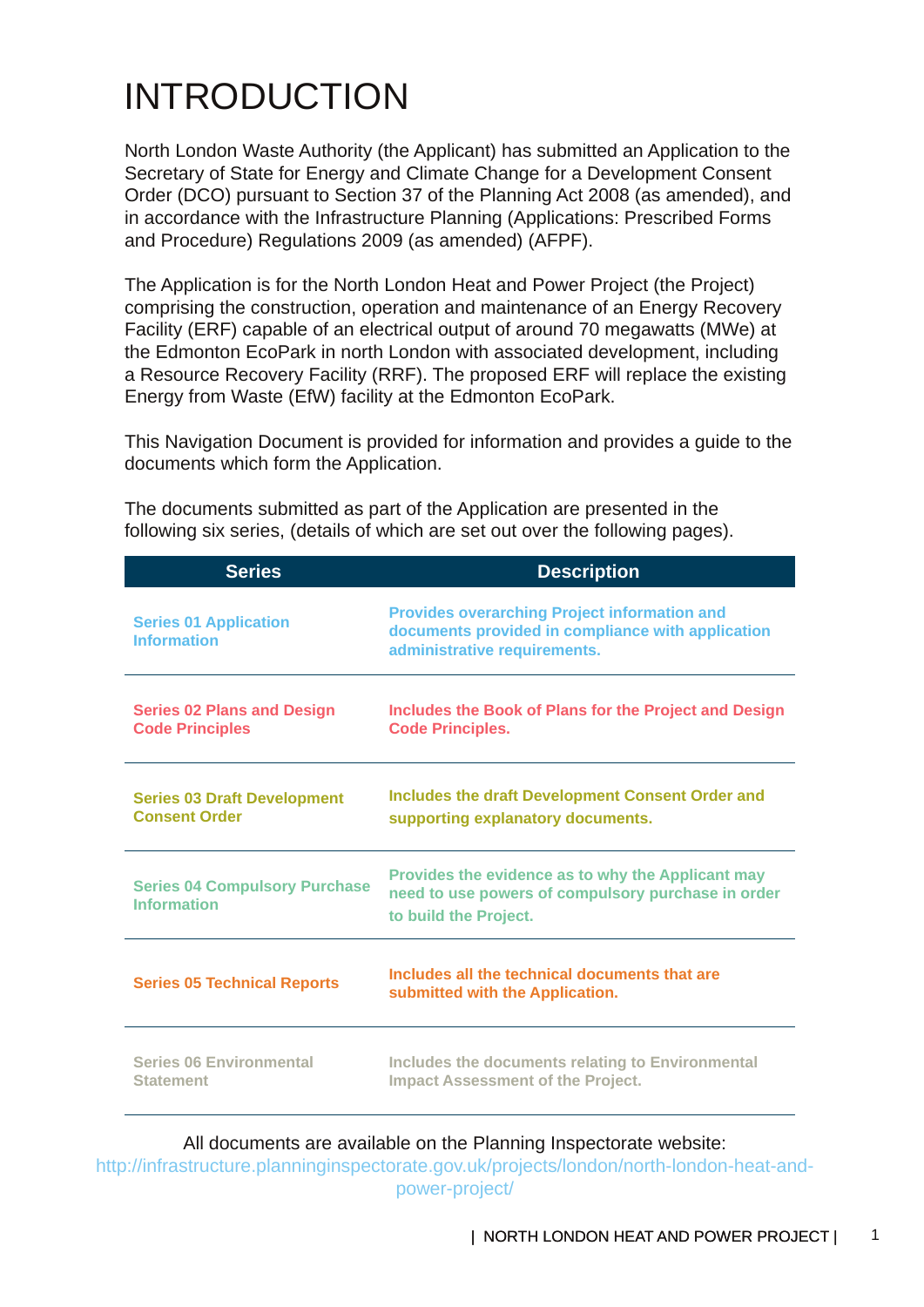### SERIES 01: APPLICATION INFORMATION

This series provides overarching Project information and documents provided in compliance with application administrative requirements. This series includes the following documents:

**AD01.01 Cover Letter:** covering letter submitted with the Application.

**AD01.02 Navigation Document:** a guide to the documents included in the Application (this document).

**AD01.03 Application Form:** completed DCO Application form (required under AFPF Regulation 5(1)).

**AD01.04 Copies of Newspaper Notices:** copies of the newspaper notices publicising the Application (required under AFPF Regulation 4(2) and 5(2)(q)).

**AD01.05 NLHPP Glossary and Acronyms:** provides an explanation of any technical terminology and acronyms used in the reports and documents.

**AD01.06 Red Line Boundary Shape File:** a digital file showing the boundary of the DCO order limits. This file contains geographical and spatial information, and was submitted in electronic format only.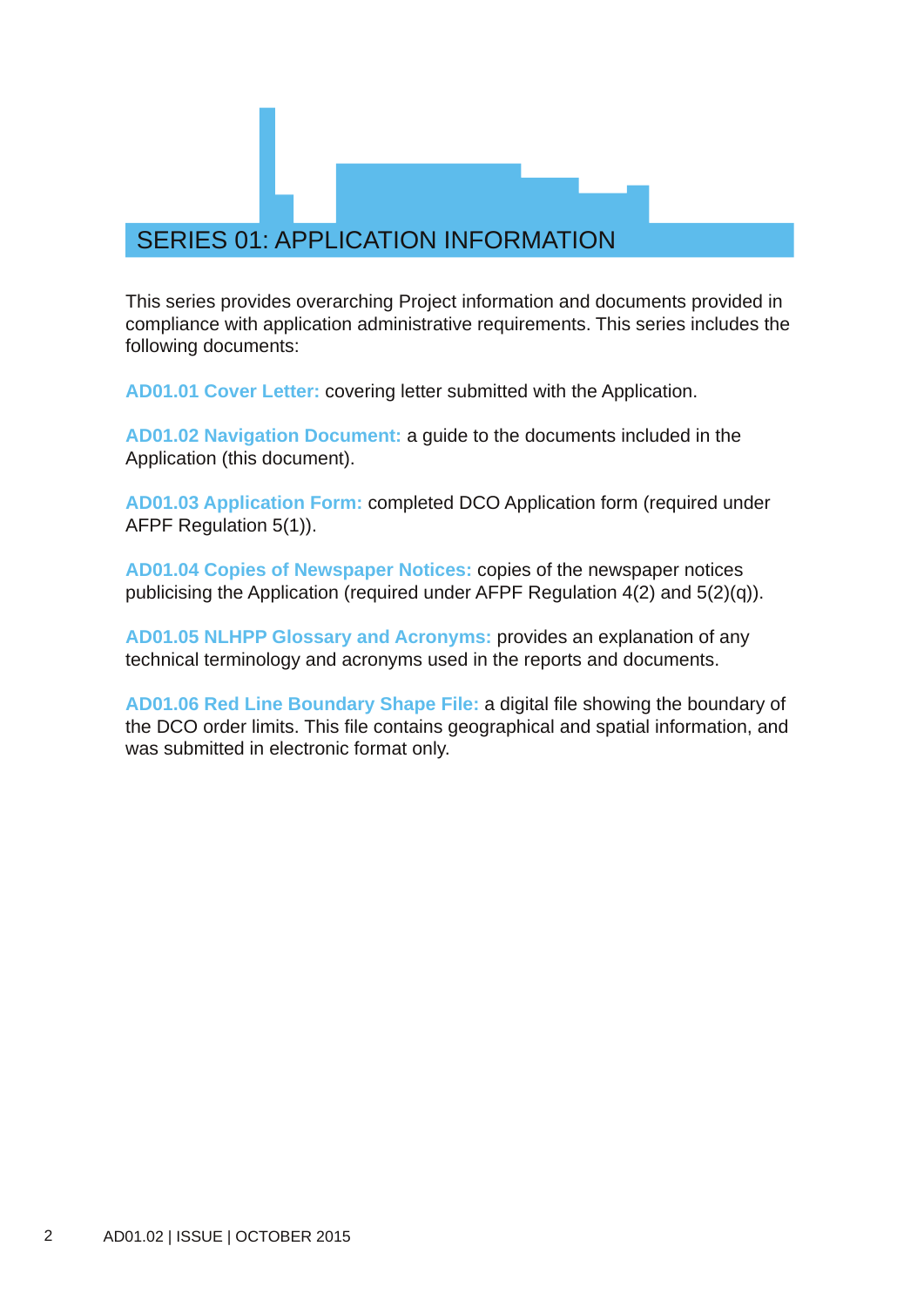#### SERIES 02: PLANS AND DESIGN CODE PRINCIPLES

This series includes the Book of Plans and Design Code Principles. The content of each document is set out as follows:

**AD02.01 Book of Plans:** the drawings that have been prepared for the Application comprising:

- **• Site Location Plans** that identify the location of the Application Site in its local context and identifies the current and future operational Edmonton EcoPark alongside the Application Site boundary;
- **• Land Plans** that identify the land affected by the Project, the compulsory acquisition of land interests, the temporary and permanent extinguishment of rights, the creation of rights, and affected special category land (required under AFPF Regulation 5(2)(i));
- **• Works Plans** that identify the proposed location of the development and works, limits within which development and works may be carried out and limits of deviation provided for in the Draft DCO (required under AFPF Regulation 5(2)(j)); and
- **• Other Plans Required by Regulation** identifies the proposed Application Site access proposals and adjoining natural features and heritage assets (required under AFPF Requiation  $5(2)(k)(l)(m)$ .

**AD02.02 Design Code Principles:** a combined document that includes:

- **• Design Code Principles** sets out design principles for the authorised Works which would be adhered to at the detailed design stage; and
- **• Application Supporting Plans** show Indicative and For Information Plans providing further details on the Project.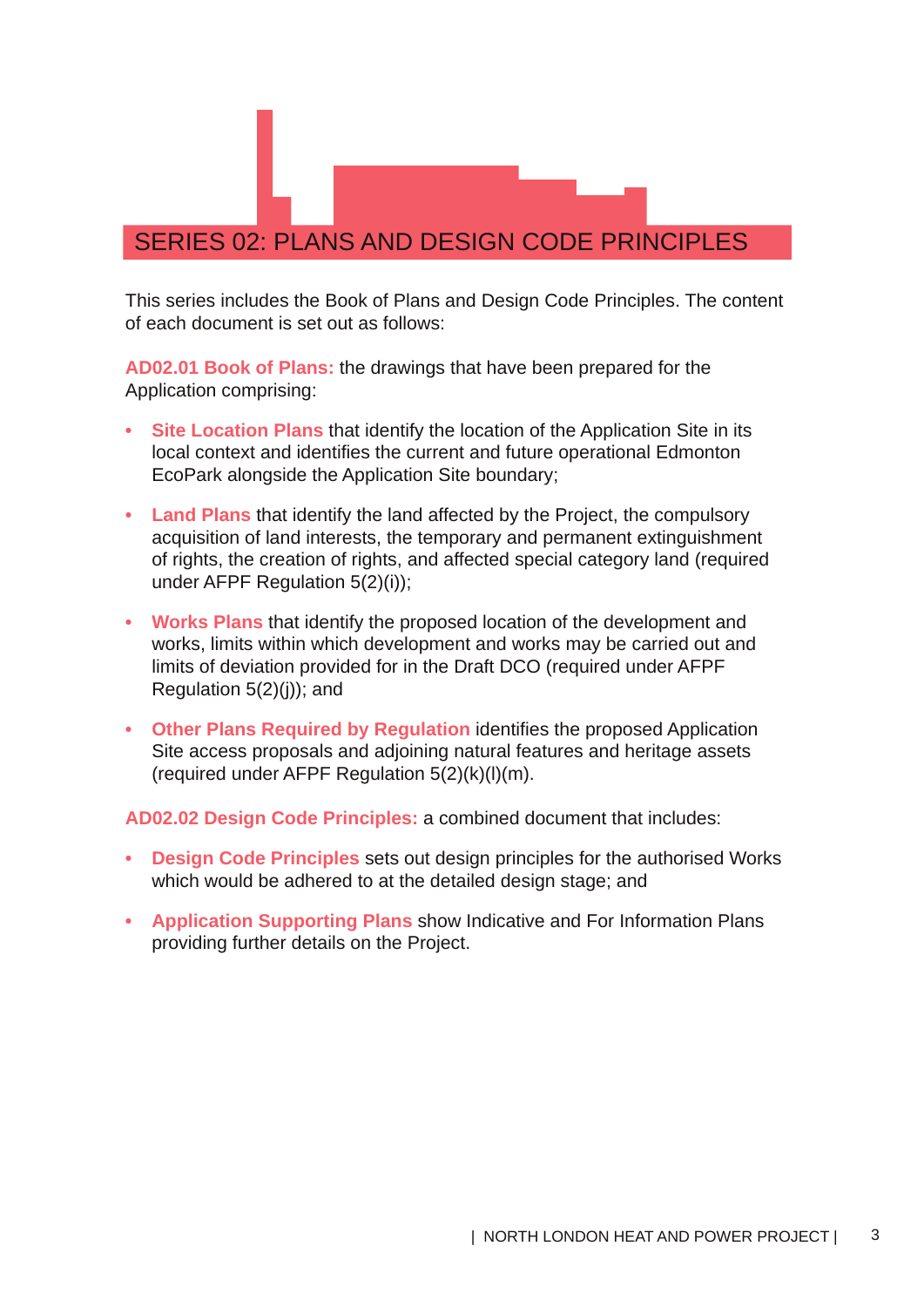#### **AD02.01 Book of Plans**

#### **Site Location Plans**

| Reference | <b>Plan Title</b>                                     | <b>Status</b> |
|-----------|-------------------------------------------------------|---------------|
| A 0001    | Application Site Location Plan - North London Context | For Approval  |
| A 0002    | Application Site Location Plan - Local Context        | For Approval  |
| A 0003    | <b>Existing Edmonton EcoPark Site</b>                 | For Approval  |
| A 0004    | <b>Future Operational Edmonton EcoPark</b>            | For Approval  |

#### **Land Plans**

| Reference | <b>Plan Title</b>                                                                                                      | <b>Status</b> |
|-----------|------------------------------------------------------------------------------------------------------------------------|---------------|
| B 0001    | Land Plan - Key Plan                                                                                                   | For Approval  |
| B 0002    | Land Plan - Land Required for or affected by the Proposed Development                                                  | For Approval  |
| B 0003    | Land Plan - Land over which it is Proposed to Exercise Powers of Compulsory<br>Acquisition                             | For Approval  |
| B_0004    | Land Plan - Land in Relation to which it is Proposed to Extinguish Rights and to<br><b>Compulsorily Acquire Rights</b> | For Approval  |
| B 0005    | Land Plan - Land over which it is Proposed to Exercise any Rights to Possess and<br>Use that Land                      | For Approval  |
| B 0006    | Land Plan - Special Category Land                                                                                      | For Approval  |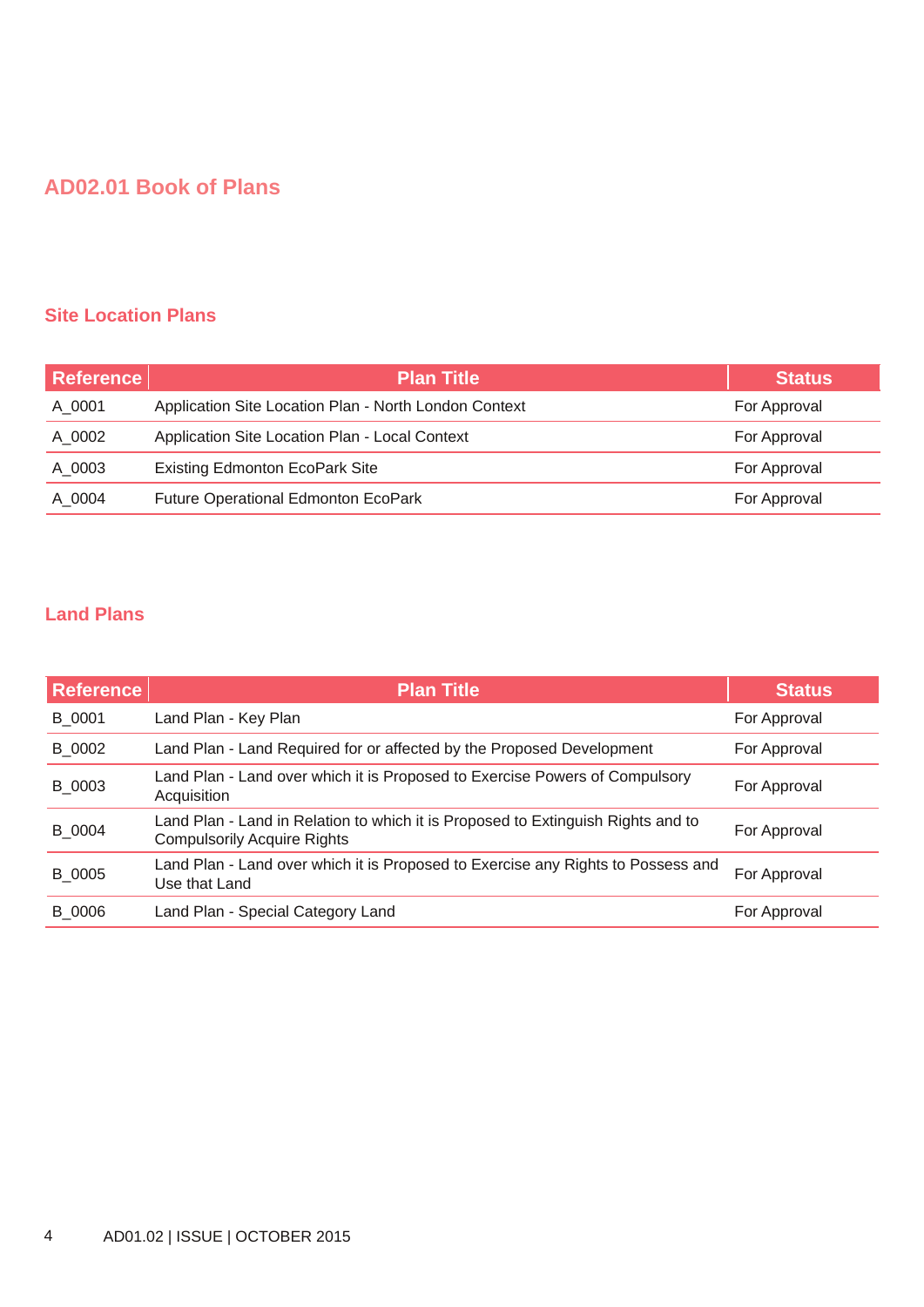#### **Works Plans**

| <b>Reference</b> | <b>Plan Title</b>                                                                                                 | <b>Status</b>   |
|------------------|-------------------------------------------------------------------------------------------------------------------|-----------------|
| $C_0001$         | Works Plan - Key Plan                                                                                             | For Approval    |
| $C_0001a$        | Works Plan - Key Plan - Split View By Works                                                                       | For Information |
| $C_0$ 0002       | Works Plan - Works 1A And 1B: ERF and Associated Development                                                      | For Approval    |
| $C_0$ 0003       | Works Plan - Section - Works 1A: ERF Building Structure Envelope                                                  | For Approval    |
| $C_0$ 0004       | Works Plan - Works 2: Resource Recovery Facility                                                                  | For Approval    |
| $C_0$ 0005       | Works Plan - Section - Work 2: RRF Building Structure Envelope                                                    | For Approval    |
| $C_0$ 0006       | Works Plan - Works 3: EcoPark House                                                                               | For Approval    |
| $C_0$ 0007       | Works Plan - Section - Work 3: EcoPark House Building Structure Envelope                                          | For Approval    |
| $C_0$ 0008       | Works Plan - Works 4: Utilities and Infrastructure Work, Landscape, Access<br>Security, Lighting and Weighbridges | For Approval    |
| $C_0$ 0009       | Works Plan - Works 5: Temporary Laydown Area                                                                      | For Approval    |
| $C_0$ 0010       | Works Plan - Works 6: Site Preparation and Demolition                                                             | For Approval    |
| $C$ 0011         | Works Plan - Works 7: Decommissioning and Demolition of Existing EFW Facility                                     | For Approval    |

### **Other Plans Required by Regulation**

| <b>Reference</b> | <b>Plan Title</b>                                                                                                                | <b>Status</b> |
|------------------|----------------------------------------------------------------------------------------------------------------------------------|---------------|
| C 0012           | New or Altered Means of Access, Diversions, Extinguishments and Creation of<br><b>Rights Of Way</b>                              | For Approval  |
| $C_0$ 0013       | New or Altered Means of Access, Diversions, Extinguishments and Creation of<br>Rights of Way - Deephams Farm Road and Advent Way | For Approval  |
| C 0014           | New or Altered Means of Access, Diversions, Extinguishments and Creation of<br>Rights of Way - Lee Park Way                      | For Approval  |
| C 0015           | <b>Environmental Features Plan</b>                                                                                               | For Approval  |
| C 0016           | Water Bodies in a River Basin Management Plan                                                                                    | For Approval  |
| C 0017           | <b>Historic Environment</b>                                                                                                      | For Approval  |
| C 0018           | Land referred to in Article 28(1)(b) of the DCO                                                                                  | For Approval  |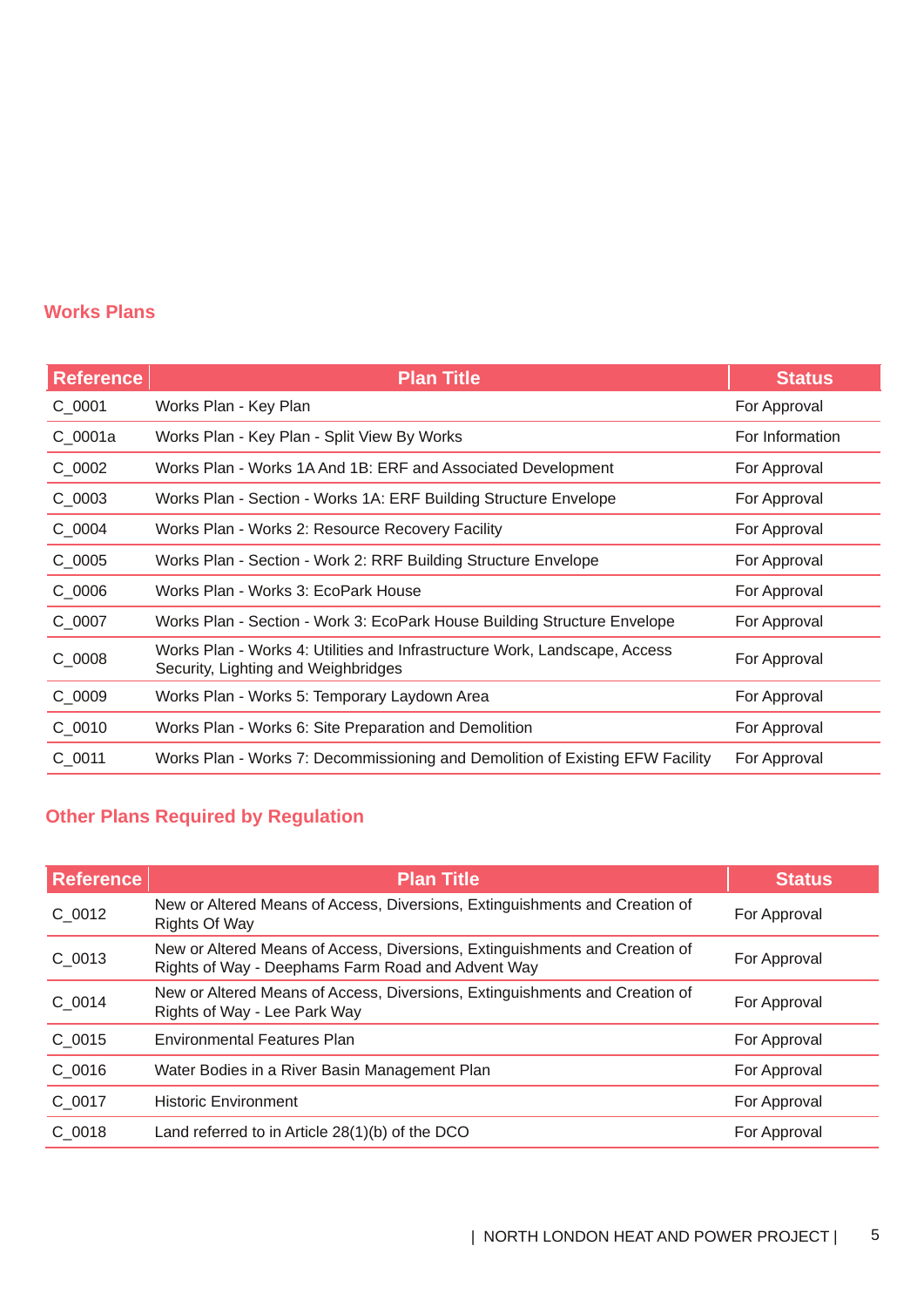### **AD02.02 Design Code Principles**

#### **Indicative and For Information Plans**

| <b>Reference</b> | <b>Plan Title</b>                                   | <b>Status</b> |
|------------------|-----------------------------------------------------|---------------|
| D_0001           | Indicative Layout of ERF and Associated Development | Indicative    |
| D_0002           | <b>Indicative ERF External Ramps</b>                | Indicative    |
| D_0003           | Indicative Layout of RRF                            | Indicative    |
| D_0004           | Indicative Layout of EcoPark House                  | Indicative    |
| D_0005           | <b>Indicative Utilities</b>                         | Indicative    |
| D_0006           | Indicative Drainage                                 | Indicative    |
| D_0007           | Indicative Soft and Hard Landscape Works            | Indicative    |
| D_0008           | Indicative Soft Landscaping Types                   | Indicative    |
| D_0009           | <b>Indicative Cut And Fill</b>                      | Indicative    |
| D_0010           | Indicative Access and Circulation                   | Indicative    |
| D_0011           | Indicative Security and Lighting                    | Indicative    |
| D_0012           | Indicative Temporary Laydown Area                   | Indicative    |
| D_0013           | Indicative Safeguarded Heat Pipe Route              | Indicative    |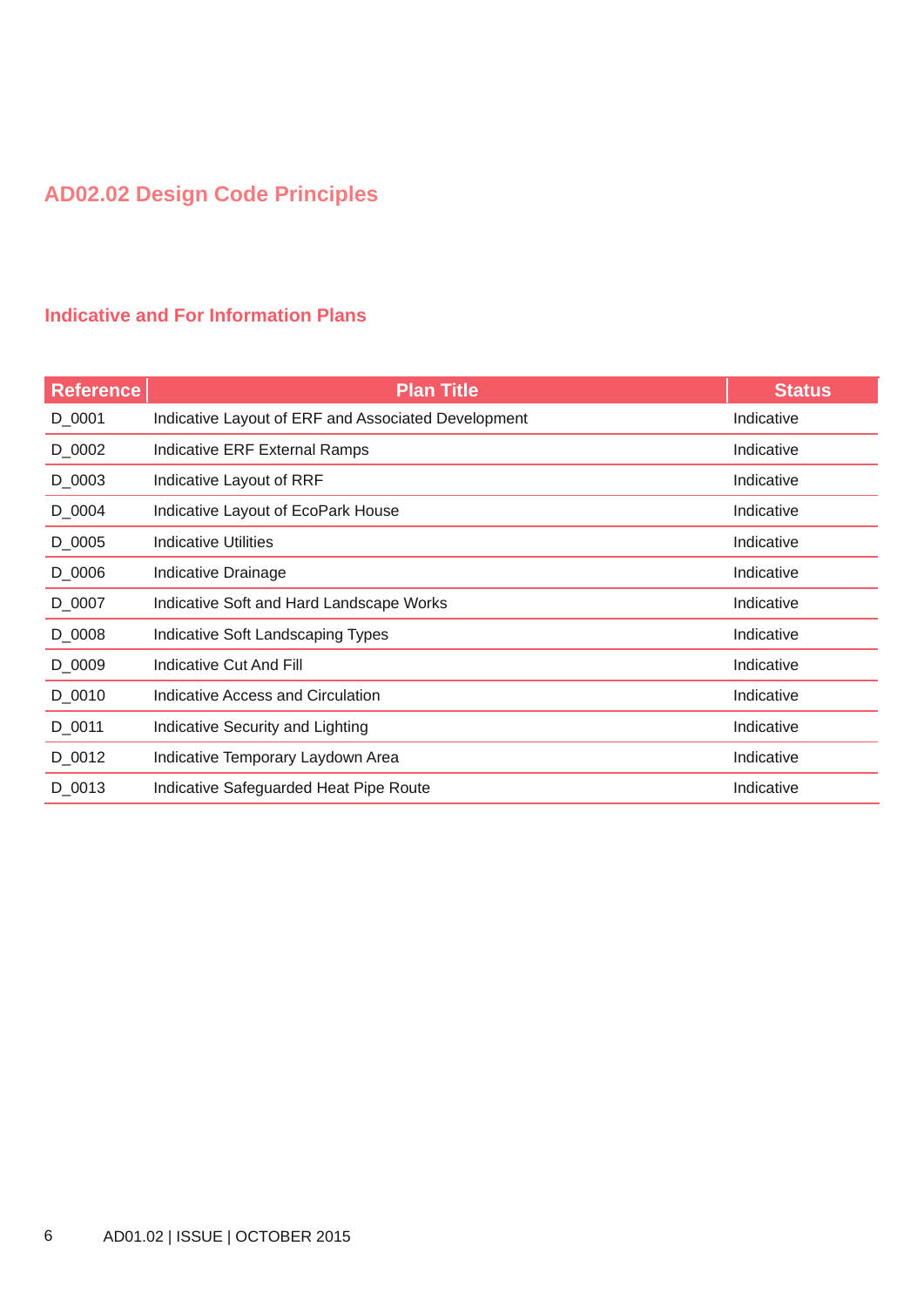| <b>Reference</b> | <b>Plan Title</b>                                  | <b>Status</b>   |
|------------------|----------------------------------------------------|-----------------|
| E 0001           | <b>Existing Application Site Plan</b>              | For Information |
| E 0002           | Illustrative Application Site Proposed Master Plan | For Information |
| E 0003           | <b>Illustrative Project Staging</b>                | For Information |
| $E$ _0004        | Site Section A: Existing and Indicative Proposed   | Indicative      |
| $E_0$ 0005       | Site Section B: Existing and Indicative Proposed   | Indicative      |
| E 0006           | Site Section C: Existing and Indicative Proposed   | Indicative      |
| E 0007           | <b>Existing Site Topography</b>                    | For Information |
| E 0008           | Site Topography Proposed                           | Indicative      |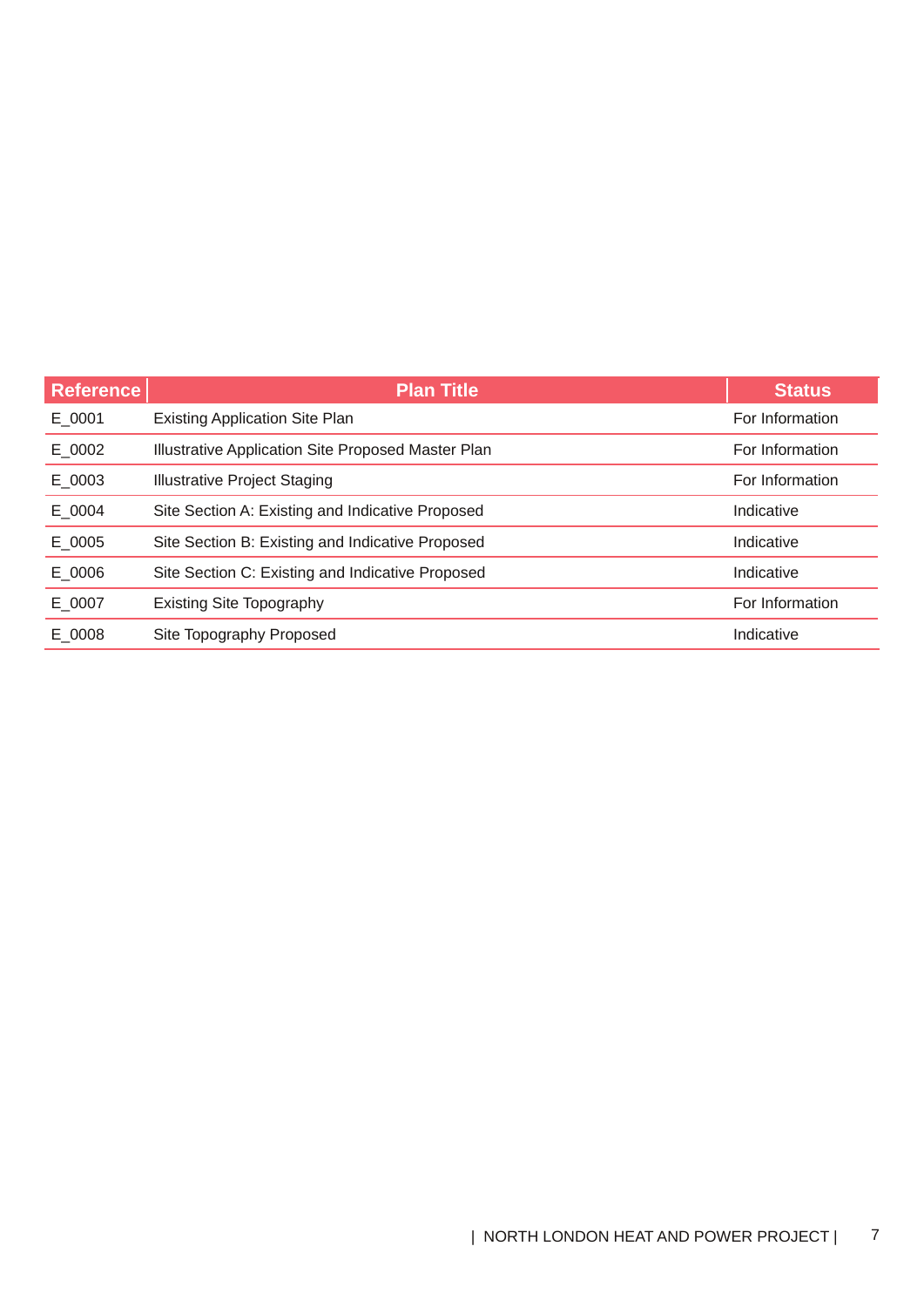#### SERIES 03: DRAFT DEVELOPMENT CONSENT ORDER

This series includes the Draft DCO detailing the legal powers sought by the Applicant in order to build the Project. The series includes the following documents:

**AD03.01 Draft Development Consent Order:** contains the legal powers being applied for as part of the Application, in order to construct, operate and maintain the Project (required under AFPF Regulation 5(2)(b)).

**AD03.02 Explanatory Memorandum:** describes the purpose and effect of each provision of the Draft Development Consent Order (required under AFPF Regulation 5(2)(c)).

**AD03.03 Section 106 Draft Agreement:** sets out the planning obligations proposed for the Project.

**AD03.04 Statements of Common Ground(s):** contain joint statements from the Applicant and stakeholders agreeing factual information within the Application and outlining matters on which they agree, or where agreement has not been reached. Discussion with stakeholders is ongoing and the statements will be provided as they are completed in alignment with the examination timetable.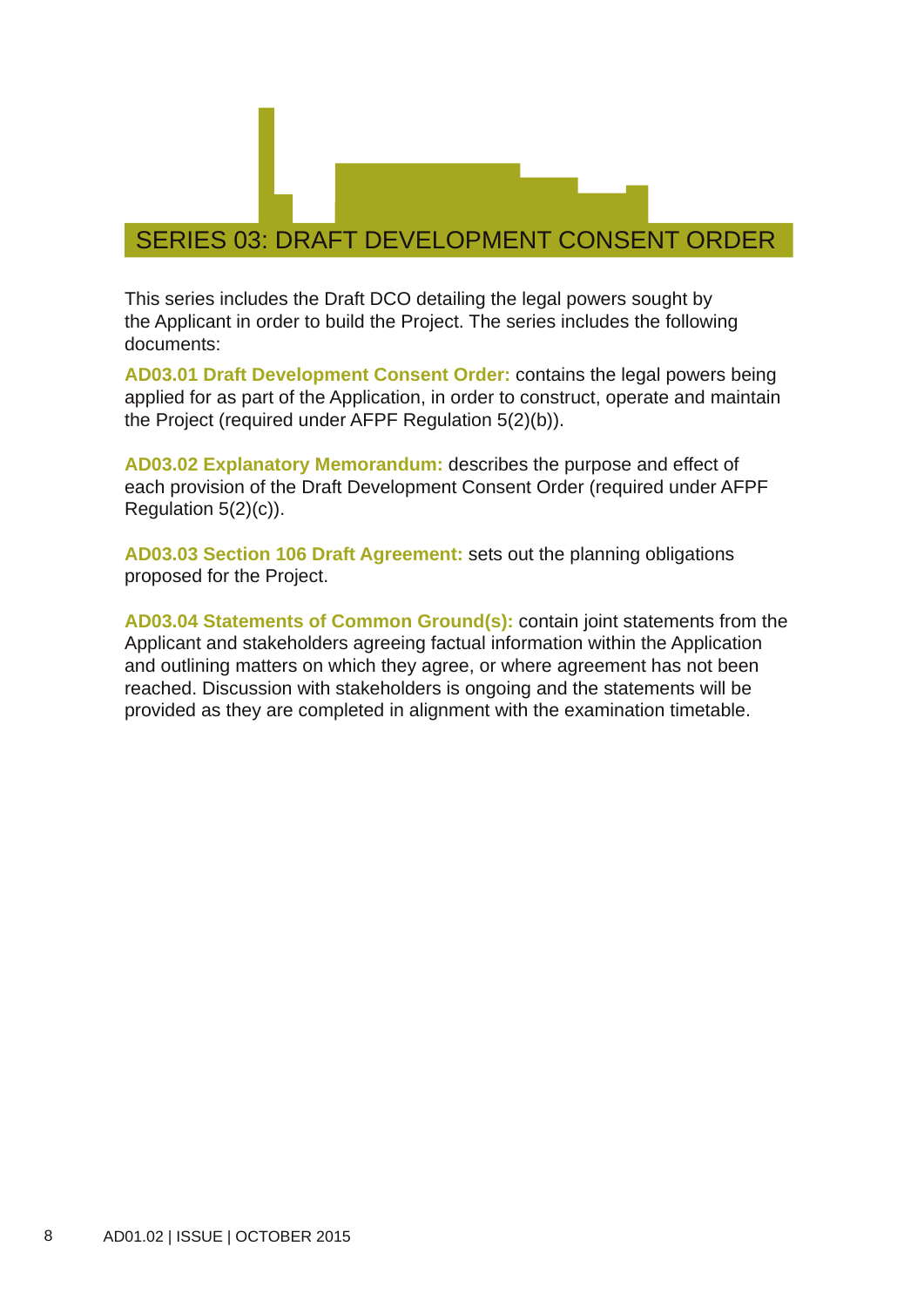### SERIES 04: COMPULSORY PURCHASE INFORMATION

This series provides the evidence as to why the Applicant may need to use powers of compulsory acquisition through the use of a Compulsory Purchase Order (CPO) in order to build the Project. The series includes the following documents:

**AD04.01 CPO Statement of Reasons:** explains the reasons why powers of compulsory acquisition are necessary to implement the Project, and presents the case for why it is in the public interest to grant those powers (required under AFPF Regulation 5 (2)(h)).

**AD04.02 Funding Statement:** explains how the Project would be funded, including the compulsory acquisition of land (required under AFPF Regulation 5  $(2)(h)$ ).

**AD04.03 Book of Reference:** contains all land referencing information for land proposed to be used or acquired for the Project (required under AFPF Regulation  $5(2)(d)$ ).

**AD04.04 CPO Powers Roadmap**: is provided for information and sets out what CPO powers will be used in relation to each land plot shown on the land plans.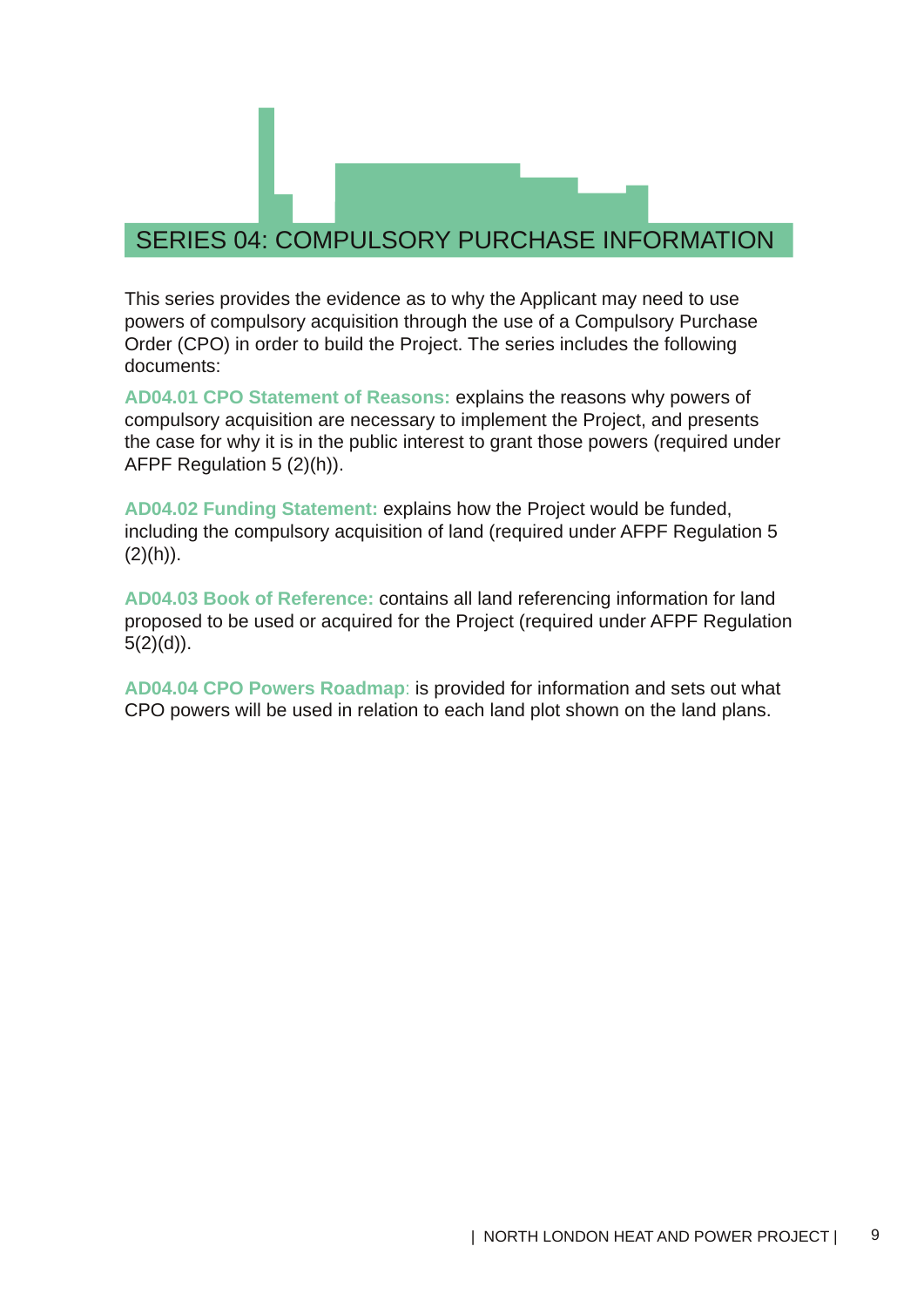### SERIES 05: TECHNICAL DOCUMENTS

This series includes all the technical document that are submitted with the Application. The documents specifically required by requiations are as follows:

**AD05.01 Consultation Report:** sets out the consultation process that has been undertaken to comply with its pre-application consultation duties, details the feedback received and explains how the feedback received has influenced the proposals in the Application for development consent (required under section 37(7) of the Planning Act 2008 (as amended)).

**AD05.08 Grid Connection Statement:** demonstrates the feasibility and proposed approach to grid connection upgrade works to support the proposed electrical export capacity, while maintaining necessary levels of connection resilience (required under AFPF Regulation 6(1)(a)(i)).

**AD05.14 Flood Risk Assessment:** assesses the risk of flooding to the Application Site, the possible effect of the Project on flood risk elsewhere, and considers measures for reducing and/or mitigating these effects (required under AFPF Regulation 5(2)(e)).

**AD05.15 Statement on Potential Statutory Nuisances and Mitigation Measures:** states whether the Project engages one or more of the matters set out in Section 79(1) of the Environmental Protection Act 1990(b) (required under AFPF Regulation 5(2)(f)).

**AD05.16 Report on Natural Features:** provides an assessment of any effects on natural features (required under AFPF Regulation 5(2)(l)).

**AD05.17 No Significant Effects Report:** sets out the recommendations from the Habitat Regulations Assessment screening report, confirming that there are no significant effects on protected habitats (required under AFPF Regulation  $5(2)(g)$ ).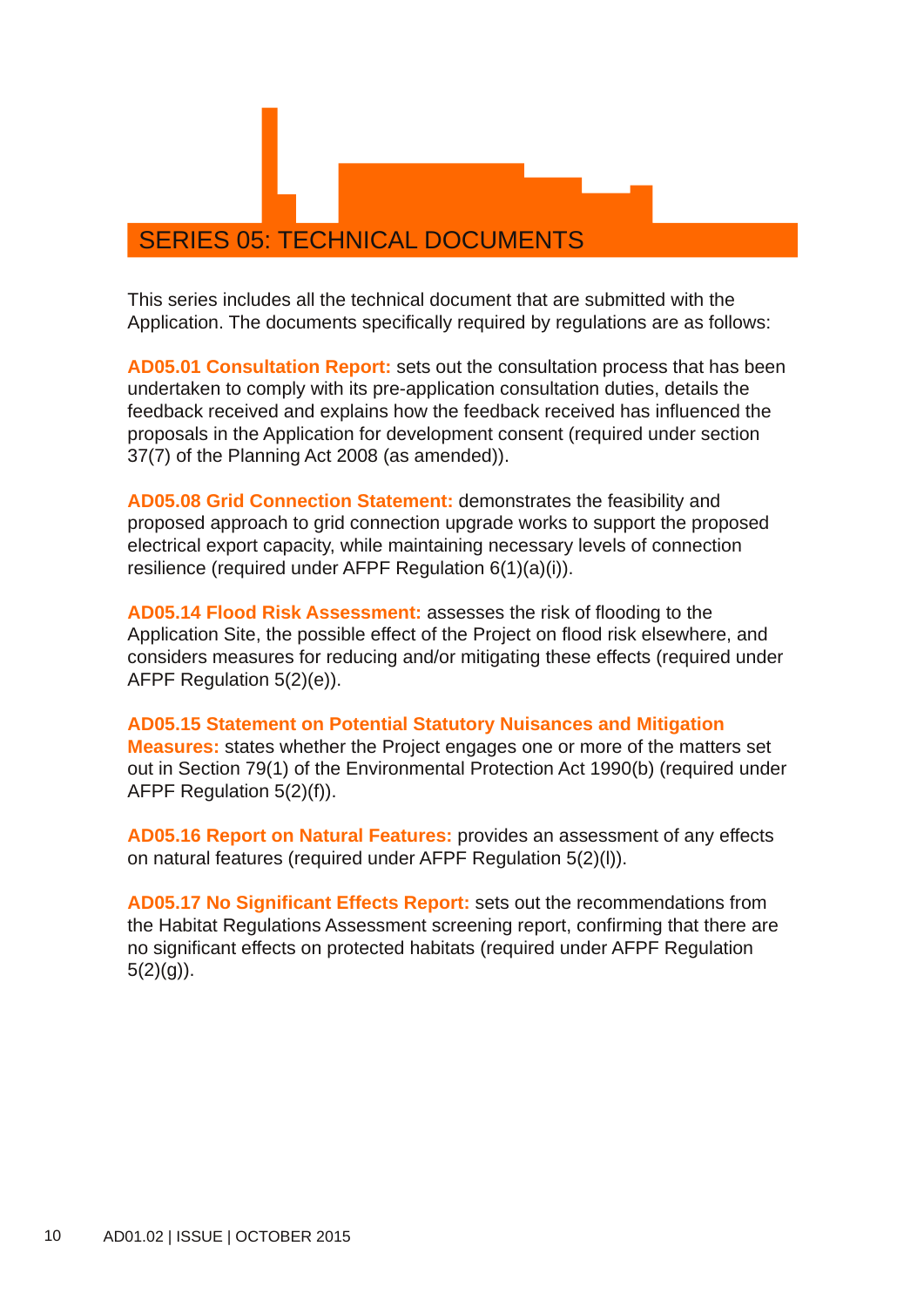#### SERIES 05: TECHNICAL DOCUMENTS (CONT.)

Documents that provide further explanation of the Project for information are as follows:

**AD05.02 Planning Statement:** sets out the planning policy context for the Project, and addresses the issues raised in the light of relevant National Policy Statements, as well as relevant policies set out by the Mayor of London and the London Borough of Enfield.

**AD05.03 Alternatives Assessment Report:** summarises the alternatives that have been considered by the Applicant, in particular the technology and site options, to determine the most appropriate scheme.

**AD05.04 Need Assessment:** explains why the Project is proposed, by considering it in the context of national, strategic and local factors.

**AD05.05 Fuel Management Assessment:** sets out how waste received at the Edmonton EcoPark will be managed.

**AD05.06 Combined Heat and Power (CHP) Development Strategy:** describes the CHP development strategy for the proposed Energy Recovery Facility, demonstrating the CHP opportunity and how it is planned to be implemented.

**AD05.07 Design & Access Statement:** outlines the design concepts and principles, and the alternatives considered, along with accessibility for the Project.

**AD05.09 Health Impact Assessment:** assesses the potential health impacts resulting from the Project.

**AD05.10 Utility Strategy:** explains how the Project will connect to existing utility infrastructure systems, and outlines its impacts upon these systems.

**AD05.11 Transport Assessment:** sets out the implications of the Project on transport, during construction and operation and provides framework travel plans.

**AD05.12 Code of Construction Practice:** sets out the principles and controls developed to reduce and mitigate the effects of the Project during construction.

**AD05.13 Sustainability Statement:** outlines and appraises the sustainability objectives for the design and construction of the Project, and how they would be achieved.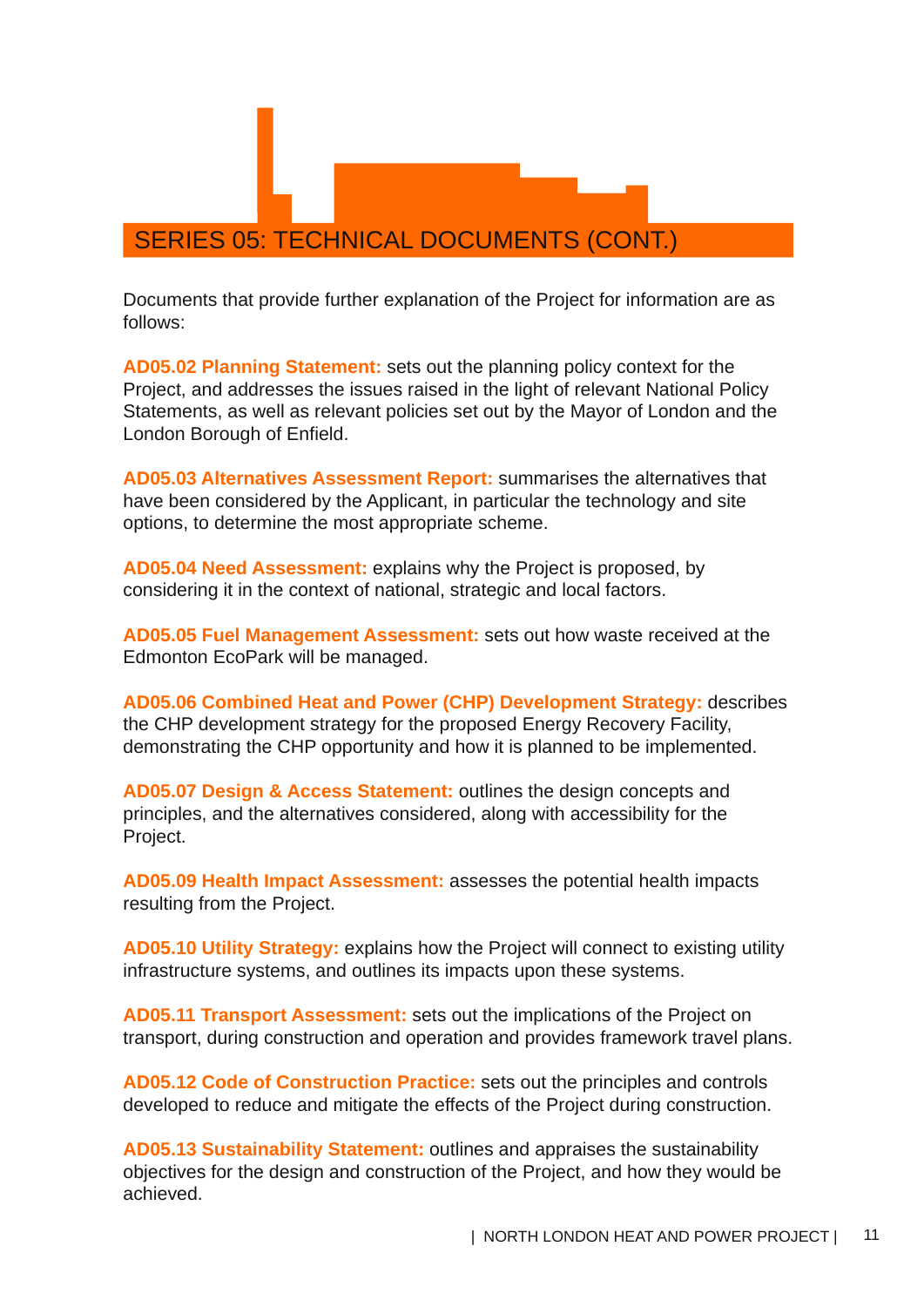### SERIES 06: ENVIRONMENTAL STATEMENT

This series includes the following documents, relating to environmental impacts of the Project:

**AD06.01 ES Non-Technical Summary:** provides a non-technical summary of the Environmental Statement (required under Section 22 of Part 1 of Schedule 4 of Infrastructure Planning (Environmental Impact Assessment) Regulation 2009).

**AD06.02 Environmental Statement:** sets out the assessment of the likely significant effects of the Project on the environment (required under AFPF Regulation 5(2)(a)). The Environmental Statement is provided in three volumes as follows:

#### **Volume 1:**

This provides a description of the existing Application Site and surroundings, a description of the Project, a description of alternatives, a description of the EIA approach and methodology and a summary of the environmental assessment results.

#### **Volume 2**

- **• Air Quality and Odour:** describes the likely significant effects of the Project on air quality and odour.
- **• Archaeology:** presents an assessment of the likely significant effects of the Project on below ground archaeological remains.
- **• Daylight, Sunlight and Overshadowing:** describes the likely significant effects of the Project on sunlight and daylight availability and overshadowing to properties on and surrounding the Application Site.
- **• Ecology:** assesses the likely significant effects of the Project on ecology.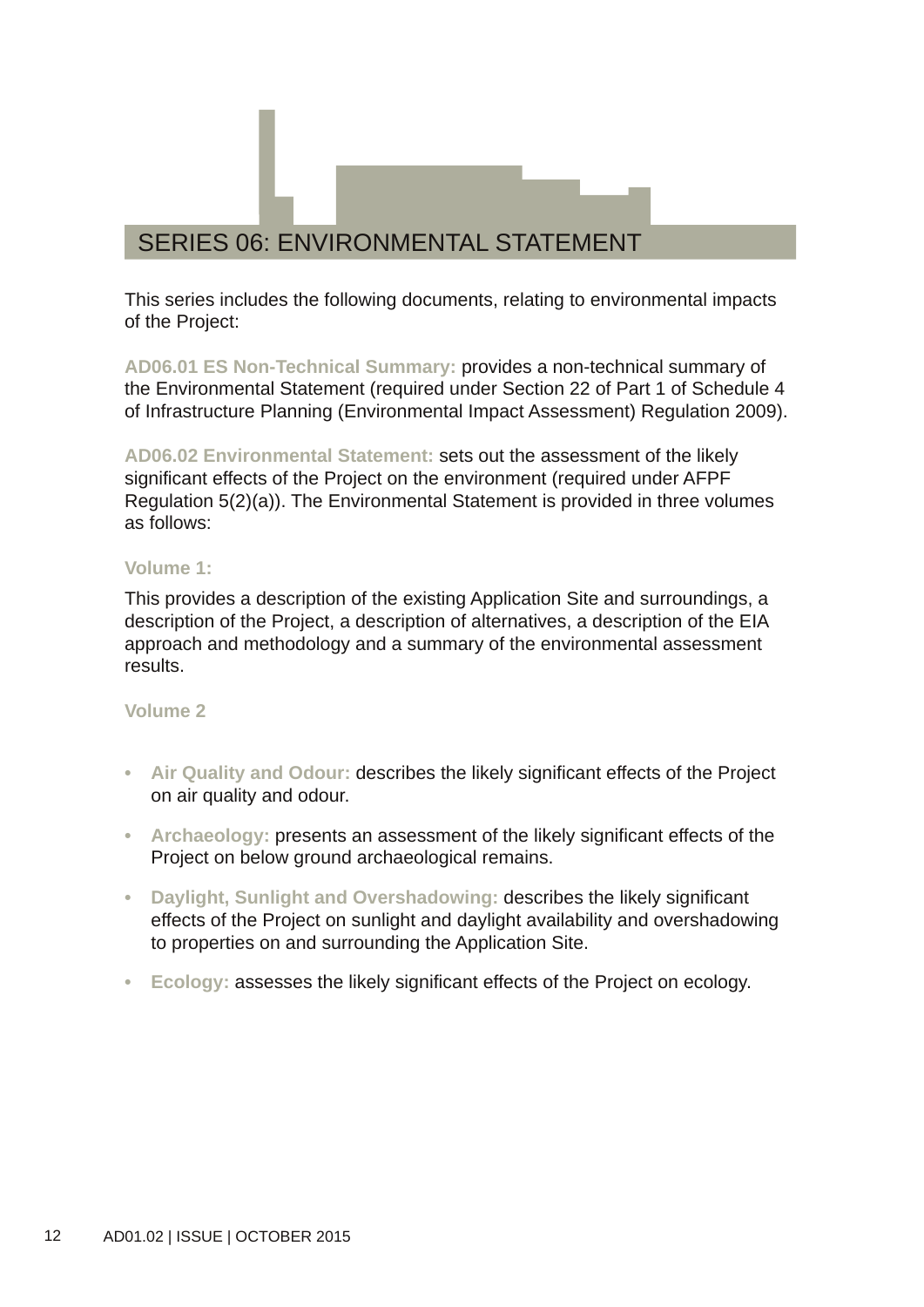### SERIES 06: ENVIRONMENTAL STATEMENT (CONT.)

- **• Environmental Wind:** presents an assessment of the likely significant effects of the Project on the local wind environment.
- **• Ground Conditions and Contamination:** describes the likely significant effects of the Project on ground conditions and contamination in particular on the effects on groundwater quality.
- **• Noise and Vibration:** assesses the likely significant effects of noise and vibration generated by the Project.
- **• Socio-Economics:** presents an assessment of the likely significant effects of the Project on employment and the community.
- **• Transport:** describes the likely significant environmental effects of the Project on transport.
- **• Water Resources and Flood Risk:** describes the likely significant effects of the Project on water resources and flood risk.
- **• Iterative Effects:** an assessment of multiple effects on a single receptor, i.e. bringing the outcomes of the individual topic assessments together.

#### **Volume 3**

**• Visual:** describes the likely significant effects on visual receptors surrounding the Project.

**AD06.3 Environmental Commitments and Mitigation Schedule:** sets out the environmental commitments and mitigation that the Applicant commits to delivering as part of the Project.